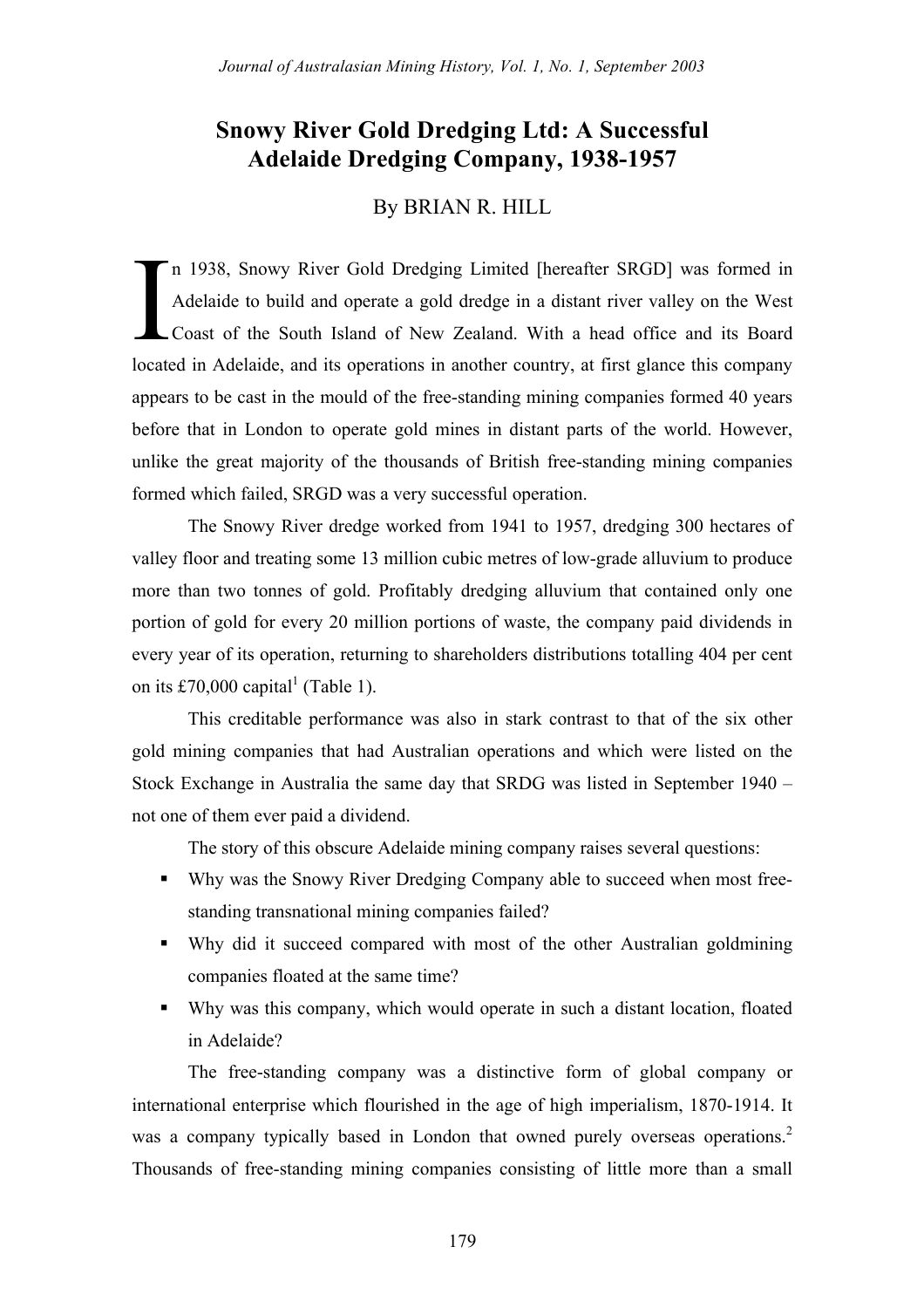# *Brian R. Hill*

head office staff and London board of directors were formed in the City to operate mines abroad.<sup>3</sup> These arrangements offered a means of channeling and monitoring overseas investments to specific overseas ventures on behalf of passive British investors, while the *raison d'être* for formation of such companies often lay in the ready availability of funds to promoters in the London market. $4$ 

Some 8,400 mining companies were formed in London between 1880 and 1913, and only a tiny proportion of these were profitable.<sup>5</sup> An example of this failure is provided by the abysmal record of British investment in US mines where only one in nine of the 518 companies floated in London between 1860 and 1901 to operate these mines ever paid a dividend, and the dividends of only ten companies, or one in 50, returned dividends equalling or exceeding the capital invested.<sup>6</sup>

The failure of most British free-standing transnational mining companies was mainly due to inadequacies of management.<sup>7</sup> The problem was exacerbated by the generally poor standard of British mining promoters, who were 'poorly informed.<sup>8</sup> This is in contrast to Snowy River Gold Dredging Limited where management was proficient, reflecting the high standard of technical expertise that had developed in the dredging industry in New Zealand. The company's eventual results bore out exactly the promoters' predictions concerning capital costs and recovered gold grades that had been made in the prospectus, thus illustrating the degree of sophistication in testing and assessing dredging ground that had been achieved in New Zealand.<sup>9</sup> Benefits can also be associated with the advanced technological level that had been attained in the design and construction of New Zealand dredges. SRGD was fortunate that it did not have to develop nor introduce new technology, because experimentation and technological innovation can be costly and difficult. $10$ 

One of the keys to the unusual success of SRGD also seems to lie in the fact that the promoters had the perspicacity to appoint two local directors in New Zealand to the board.<sup>11</sup> Resident in Greymouth, they were less than an hours' drive from the company's scene of operations. In this respect, although SRGD has the appearance of the traditional transnational free-standing mining company model described by Wilkins, its standard of supervision was much higher because of the proximity of these local directors.<sup>12</sup> In fact, with the exception of some companies operating in Bendigo, SRGD probably had more members of its board of directors living within less than an hour of its operations than most companies operating gold mines in Australia at that time.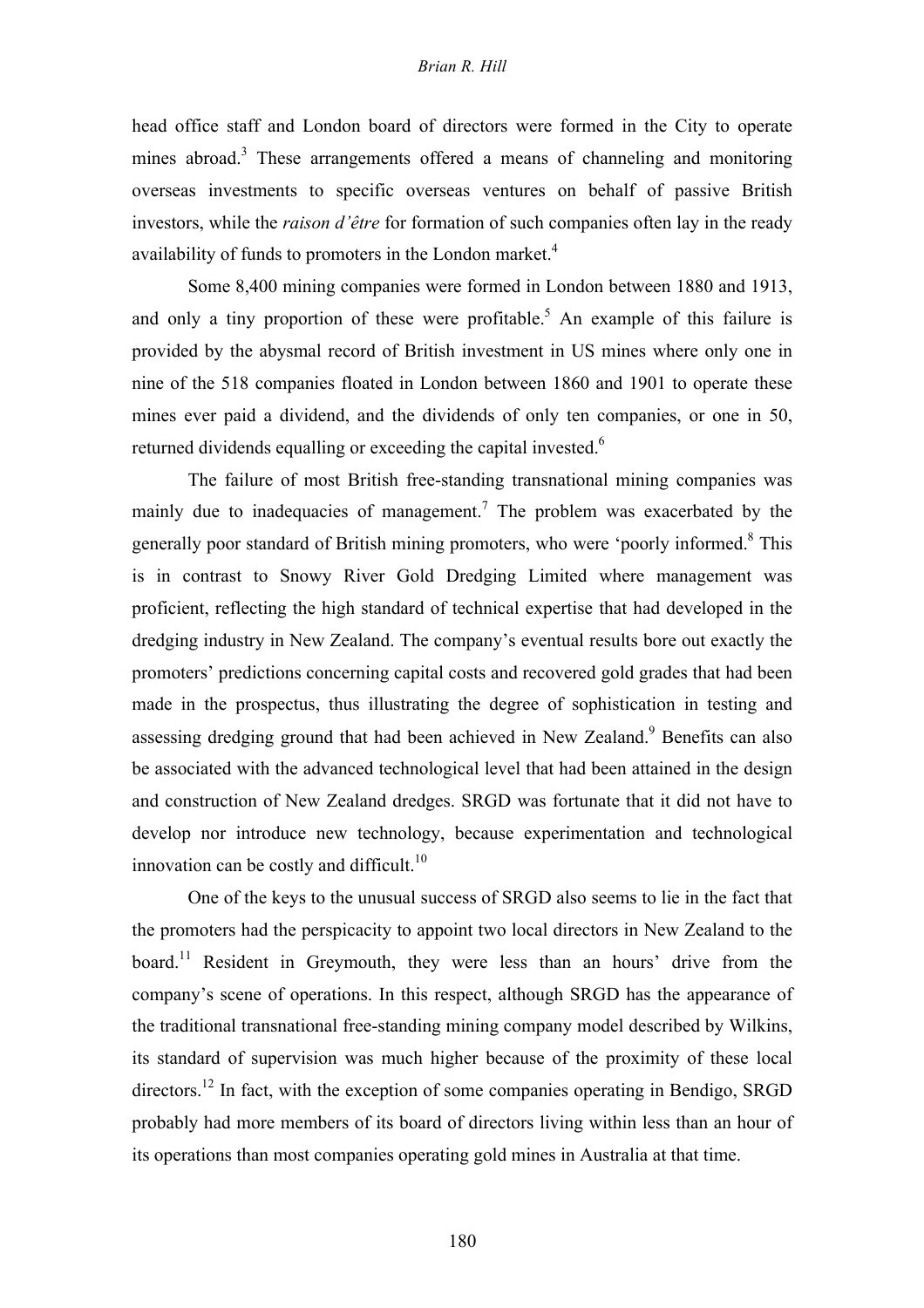The other Australian gold mining companies that listed the same day as SRGD, all had underground mining operations, or were attempting to reopen old mines (these companies were Ajax South Gold Mine NL, Blue Spec Mines NL, Forbes Carshalton Gold Mining Co NL, Golden Sovereign NL, New Don NL, and South Nell Gwynne Gold Mining Company  $\text{NL}$ <sup>13</sup> The companies often experienced difficulties when testing unpredictable irregular ore bodies or in experiencing unforeseen technological problems associated with opening up deep old mines. In contrast, by its very nature as horizontally disposed alluvium, dredging ground is readily assessable by simple techniques including churn drilling and check shaft sinking. The alluvium in the Snowy River valley was quite shallow, with an average thickness or depth of only six metres. Despite the often patchy nature of gold grades in such alluvials, recoverable grades and reserves can be readily calculated from the results of a programme of drilling undertaken on a grid pattern, so that the samples obtained should be representative of the material being surveyed. $14$ 

Such were the advantages enjoyed by SRGD that they outweighed the benefits of the benign taxation regime enjoyed by gold mining in Australia in comparison with New Zealand at that time.<sup>15</sup> Not only were gold mining profits tax-free in Australia, but dividends paid by goldmining companies were also tax-free. In New Zealand, goldmining company dividends were taxable in shareholders' hands, there was a gold export duty of 12s 6d an ounce on all the gold produced (a royalty of 8.33 per cent), and goldmining companies, including SRGD, had to pay New Zealand company tax on their profits. There was also an additional dividend tax of 10 shillings in the pound on dividends declared, once dividends paid amounted to double a company's capital.

# **Links with Adelaide**

Initially I was intrigued by the possibility that Snowy River Gold Dredging might provide a case study of the Adelaide tradition of financing mining development in remote localities, the best-known example of this being the vital Adelaide connection with the early development of the Golden Mile at Kalgoorlie.<sup>16</sup> However, there was only a casual link between Adelaide and the Snowy River project, which was almost coincidental: the promoter of SRGD, A.J. (Andy) Davy had lived in Adelaide, and had relatives there, and it was because of this that he turned to Adelaide for the initial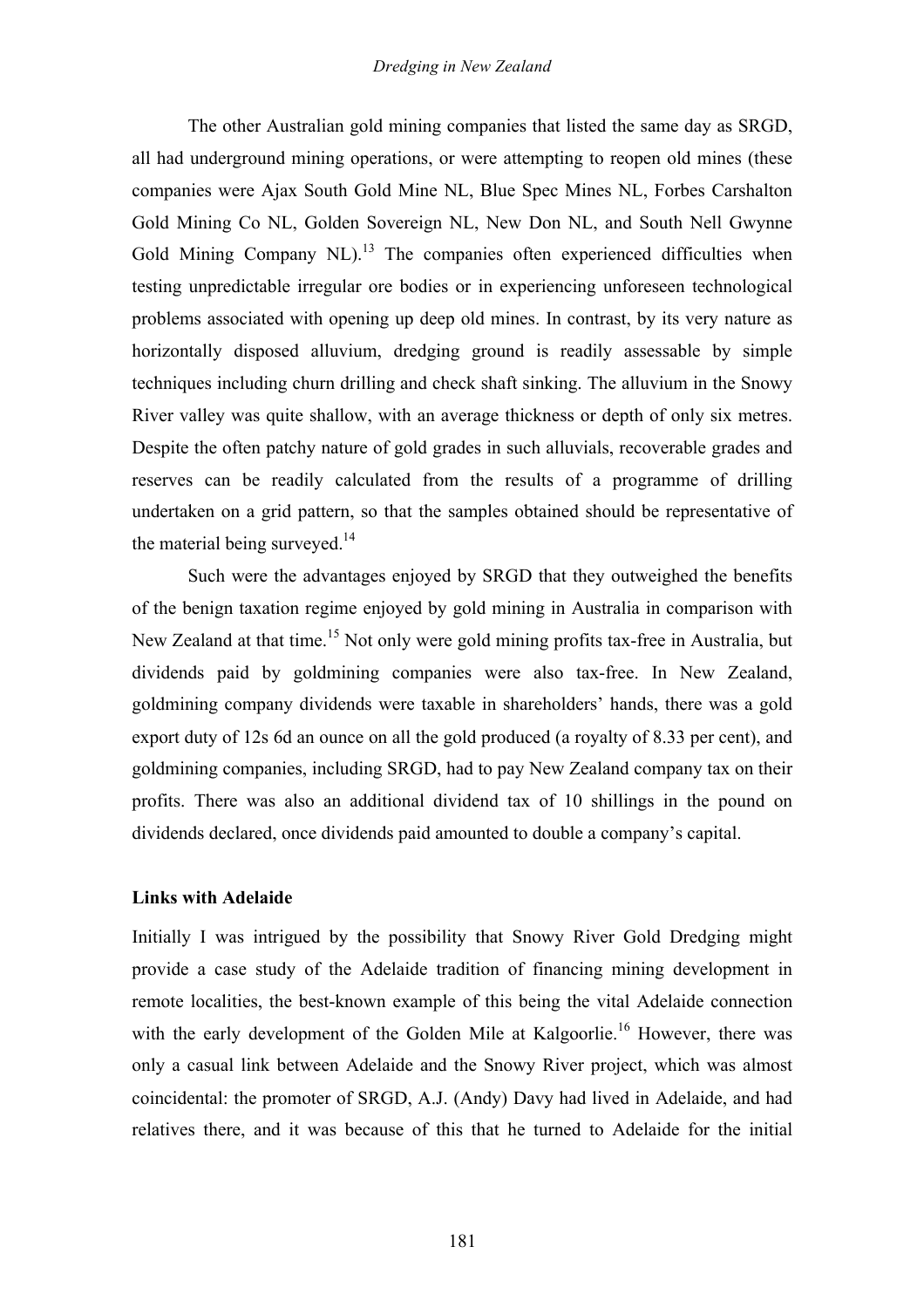# *Brian R. Hill*

financial backing for his project. Davy was a welder and boilermaker who became a dredging engineer when he worked for Bulolo Gold Dredging in Papua-New Guinea.<sup>17</sup>

The increases in the price of gold in the 1930s stimulated interest in dredging projects in New Zealand.18 An existing large and successful dredging operation located on the West Coast of the South Island, Rimu Gold Dredging Co. Ltd., which had been sponsored by the General Development Company of New York, floated a company, Grey River Dredging Co. Ltd., to install a large dredge on the Little Grey River.<sup>19</sup> Construction of this dredge commenced in late 1937 at Ikamatua, which is near the confluence of the Snowy and Little Grey Rivers. Davy was appointed supervising engineer of the dredge construction. He became intrigued with the dredging possibilities of the nearby Snowy River valley, and he set up a syndicate with some local prospectors and pegged various gold claims and negotiated options with farmers over their freehold land in the valley. Needing capital to finance the large drilling programme that would be required to prove that the valley was a viable dredging proposition, Davy approached his niece's employer in Adelaide, F.M. Hughes.<sup>20</sup> An importer and retailer of chinaware and crockery in Adelaide, Hughes was an enthusiastic mining investor prepared to dabble in an exploration syndicate.

Hughes found that Adelaide investors were keen to participate in financing the proving up of a dredging prospect in a remote valley in New Zealand. Only ten years before, Guinea Gold NL had been floated in Adelaide on a gold prospect in the even more remote mountains of New Guinea, and this had led to the eventual development of Bulolo Gold, a spectacular dredging success.<sup>21</sup> A non-listed public company, Snowy River Gold Dredging Syndicate No Liability, was formed in Adelaide with a capital of £20,000 to acquire Davy's claims and options, and to undertake a drilling programme in the Snowy valley involving 125 holes and four check shafts. The holes were drilled 30 to 60 metres apart on grid lines that were 200 metres apart.

When this drilling indicated reserves of 9-million cubic metres of wash, estimated to contain nearly 63,000 ounces of gold worth £470,000, of which £263,000 was expected to be profit from dredging these reserves, a new £70,000 company, Snowy River Gold Dredging Limited, was formed in Adelaide to take over the syndicate, exercise the options, and install a dredge. $^{22}$ 

The dredge, it was estimated, would cost £34,000 to construct, and Davy was appointed supervising engineer. With a bucket capacity of a quarter of a cubic metre, and designed to operate at 24 buckets a minute, the Snowy dredge could handle nearly a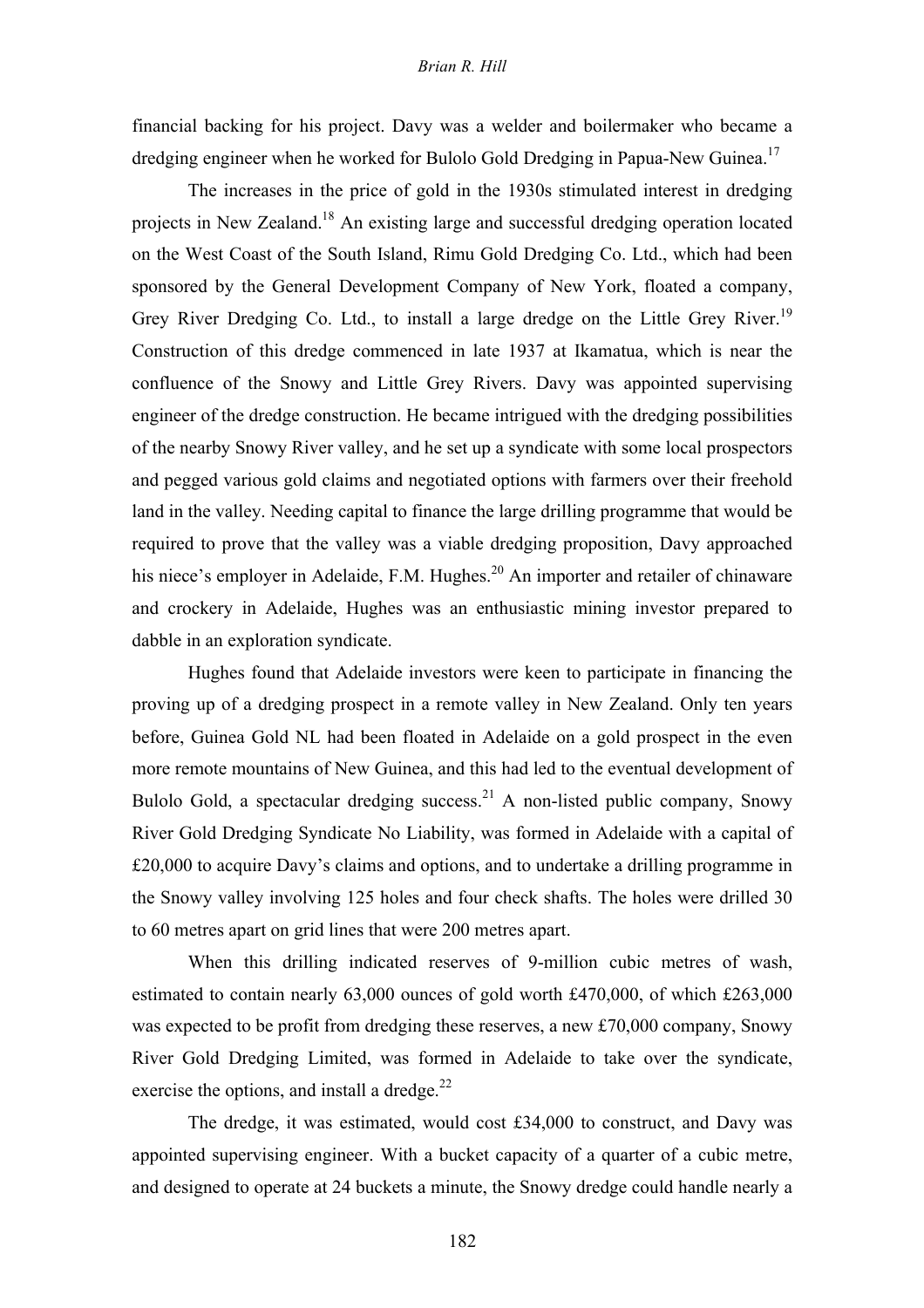million cubic metres a year. It could dig to a depth of 10 metres below water level.<sup>23</sup> The dredge weighed 800 tons, and the pontoons on which it floated were some 25 metres long, and were deep enough for a man to stand upright inside. They were constructed of steel. The dredge was welded rather than riveted.<sup>24</sup> The 12 metre high superstructure, which housed the winch controls and machinery, including the revolving screens or trommels and the usual gold saving tables, gold room and workshop, was some 20 metres long and 10 metres wide. The dredge was operated by electricity supplied by the district power scheme.

The dredge floated in a six metres-deep pond, digging ahead with its endless chain of buckets bringing the alluvium on board where it was screened and run over tables where riffles trapped the gold before the alluvium was dumped behind the dredge, so that the pond itself actually moved forward through the dredge ground. Tailings were disposed of to the rear of the dredge by the sluice box method, allowing a rough and ready rehabilitation of the dredged land as the dredge worked its way through the valley. This was in marked contrast to earlier dredging operations in New Zealand which had created environmental havoc, destroying valley flats by leaving piles of rocks behind them.<sup>25</sup> In the Snowy's *modus operandi*, the larger rocks screened out of the alluvium and deposited behind the dredge were covered by the sifted wash dirt which was discharged by a sluice box that projected out further behind the dredge than the rock chute. This method of debris disposal resulted in the screened-out rocks being covered by a fairly flat layer of finer gravel and sand. Native grasses and other plants were planted to establish a rough pasture, and on portion of the dredged land the company also undertook re-afforestation, establishing plantations of pine trees.<sup>26</sup>

In the vicinity of its operations the company acquired and renovated houses, and also constructed some, so as to attract and retain a married, and hence more stable workforce. Employing a total of 14 men, the venture operated three shifts around the clock six days a week, with two men on the dredge each shift, and the remainder – the engineer, a tractor driver, and those engaged clearing scrub ahead of the dredge and in restoration work behind it, *etc* – on day shift. Shifts were rotated allowing shift workers a 'long weekend' every third week. $27$ 

The number of buckets dredged each shift was meticulously recorded, and a measure of efficiency of operation continually scrutinised by the Directors was the percentage of available hours the dredge actually worked each fortnightly period. Down-time was necessary for repairs, and the replacement of worn parts and bucket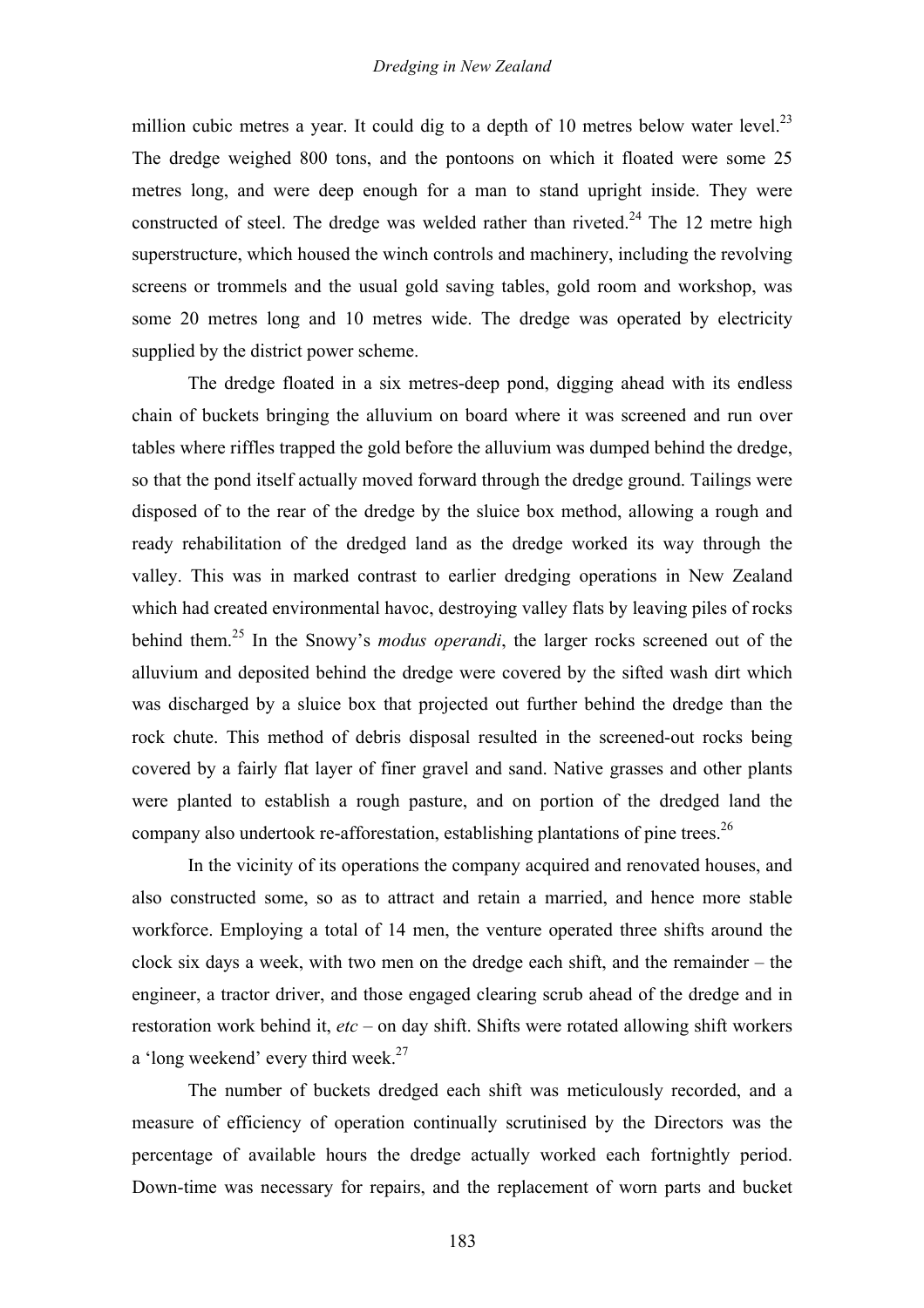# *Brian R. Hill*

relipping, and also the weekly wash-up of gold recovered.<sup>28</sup> The wash-up was always attended by one of the New Zealand directors. The company issued fortnightly production reports to the Stock Exchanges, so that investors were kept fully informed. These share market reports included the number of hours spent dredging in the reporting period, the number of cubic yards dredged and the ounces of gold produced.

Implementation of the Snowy dredging project was initially delayed by the onset of the war. Because of wartime restrictions and lack of materials and delays in getting vital electrical switch gear from the UK, the Snowy dredge was not completed until January 1941. The dredge worked from 1941 to 1957,  $^{29}$  dredging through a six kilometre long by about half-a-kilometre wide strip up the Snowy River valley. It excavated to an average depth of about six metres and produced more than 60,000 ounces of gold by profitably handling and sorting alluvium that contained only about a seventh of a gram of gold in every cubic metre of wash dirt dredged. This meant that to recover an ounce of gold (about a level tea spoon of gold dust), 200 cubic metres of alluvium had to be dredged – this is a metre-thick block five metres deep by 40 metres wide along the face of the cut. Initial costs were less than four pence per cubic metre. Dividends fluctuated, but averaged 20 per cent per annum.

Post-war inflation of costs eventually closed down the New Zealand gold dredging industry. Prices doubled in New Zealand during the period that the Snowy River dredge operated from 1941 to 1957, while the gold price increased by two thirds from £7. 10s an ounce to £12. 10s.<sup>30</sup> After having faithfully fulfilled the predictions made in its prospectus, the Snowy River dredge was beached in 1957, and ignominiously cut up for scrap – but a not so ignominious was the 800 tons of scrap metal.

This faithful fulfilment of prospectus predictions was the hallmark of the unusual success of the SRGD Company. Some of the free-standing British mining companies that failed were also dredging companies, but they did not exhibit the professionalism of the Adelaide company in its accurate assessment of its dredging ground, the expert selection and design of its equipment, the technical expertise of its management, and its high level of supervision.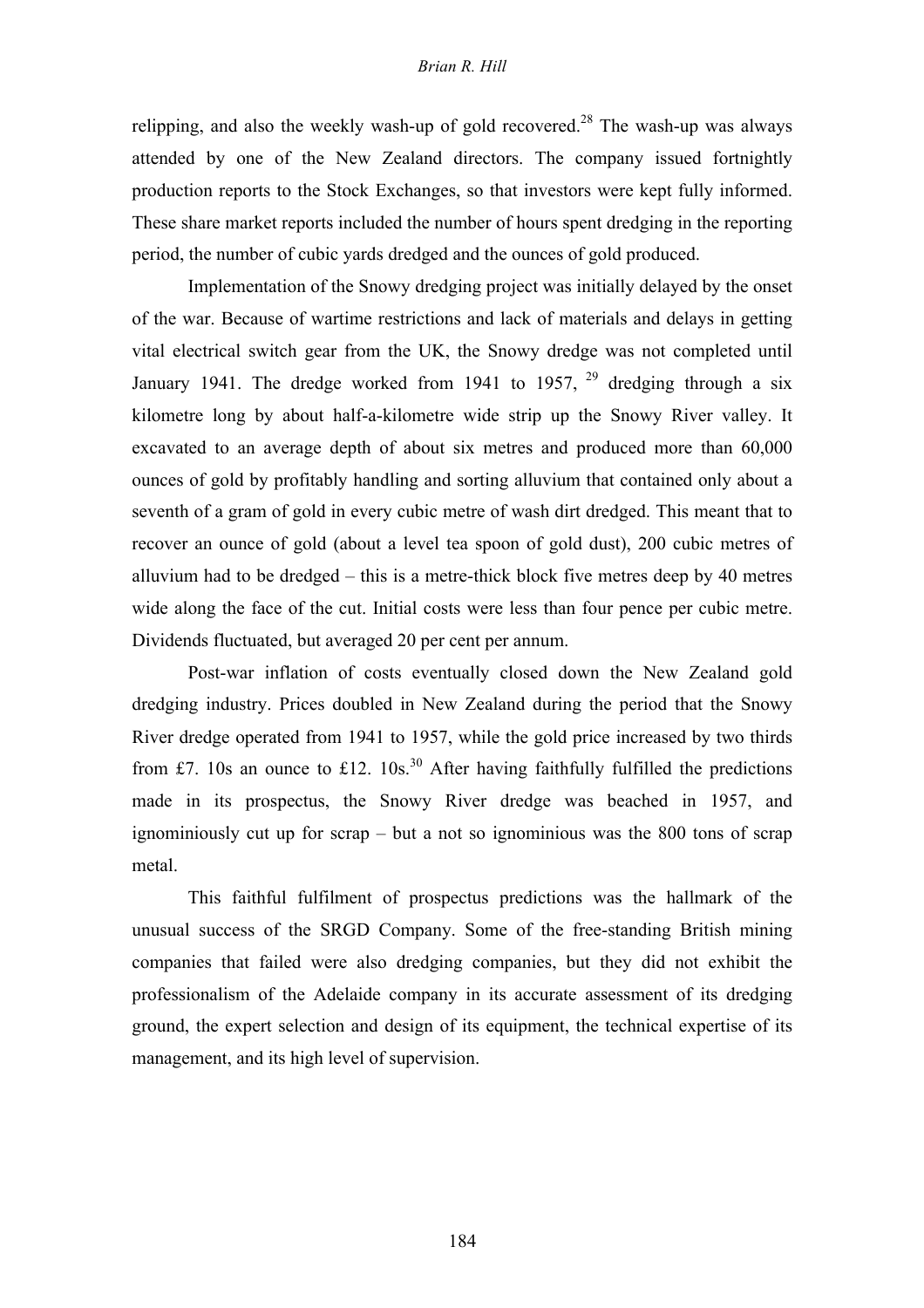| Alluvium<br>dredged<br>Cubic<br>metres | Gold<br>recovered<br>ounces           | Grade<br>grams/cubic<br>metre | gold sales<br>(net)<br>$\pounds$ | profit<br>$\pounds$ | dividends<br>paid<br>$\pounds$ |
|----------------------------------------|---------------------------------------|-------------------------------|----------------------------------|---------------------|--------------------------------|
|                                        |                                       |                               |                                  |                     |                                |
| 437,272                                | 1,946                                 | 0.14                          | 15,913                           | 9,213               |                                |
|                                        | 1942 (24.9 hectares dredged)          |                               |                                  |                     |                                |
| 826,647                                | 7,018                                 | 0.24                          | 57,939                           | 39,612              | 28,000                         |
|                                        | 1943 (19 hectares dredged)            |                               |                                  |                     |                                |
| 860.236                                | 5,826                                 | 0.21                          | 45,684                           | 25,136              | 14,000                         |
|                                        | 1944 (15.2 hectares dredged)          |                               |                                  |                     |                                |
| 958,543                                | 5,031.5                               | 0.16                          | 41,008                           | 23,784              | 21,000                         |
|                                        | 1945 (16 hectares dredged)            |                               |                                  |                     |                                |
| 962,121                                | 5,411                                 | 0.17                          | 46,384                           | 28,135              | 14,000                         |
|                                        | 1946 (15 hectares dredged)            |                               |                                  |                     |                                |
| 880,772                                | 4,028<br>1947 (14.4 hectares dredged) | 0.14                          | 34,070                           | 17,886              | 14,000                         |
| 832,157                                | 3,890                                 | 0.15                          | 38,256                           | 20,566              | 17,500                         |
|                                        | 1948 (16.4 hectares dredged)          |                               |                                  |                     |                                |
| 733,811                                | 3,693                                 | 0.15                          | 35,214                           | 13,206              | 10,500                         |
|                                        | 1949 (17.4 hectares dredged)          |                               |                                  |                     |                                |
| 827,253                                | 4,734.5                               | 0.18                          | 46,029                           | 17,684              | 3,500                          |
|                                        | 1950 (15.8 hectares dredged)          |                               |                                  |                     |                                |
| 861,979                                | 4,948.5                               | 0.18                          | 70,497                           | 37,041              | 14,000                         |
|                                        | 1951 (21.4 hectares dredged)          |                               |                                  |                     |                                |
| 915,248                                | 3,959.5                               | 0.13                          | 57,801                           | 28,246              | 17,500                         |
|                                        | 1952 (21 hectares dredged)            |                               |                                  |                     |                                |
| 824,181                                | 3,150                                 | 0.11                          | 45,205                           | 19,100              | 14,000                         |
|                                        | 1953 (16.8 hectares dredged)          |                               |                                  |                     |                                |
| 819,106                                | 2,866.5                               | 0.11                          | 43,079                           | 11,458              | 7,000                          |
|                                        | 1954 (13.0 hectares dredged)          |                               |                                  |                     |                                |
| 696,824                                | 3,182                                 | 0.14                          | 46,553                           | 9,491               | 7,000                          |
|                                        | 1955 (20.8 hectares dredged)          |                               |                                  |                     |                                |
| 696,946                                | 2,582                                 | 0.12                          | 37,777                           | 5,961               | 7,000                          |
|                                        | 1956 (17 hectares dredged)            |                               |                                  |                     |                                |
| 754,614                                | 2,968                                 | 0.12                          | 43,244                           | 15,426              | 7,000                          |
|                                        | 1957 (17 hectares dredged)            |                               |                                  |                     |                                |
| 664,402                                | 2,333                                 | 0.11                          | 34,583                           | 9,100               |                                |
|                                        | Totals (292.2 hectares dredged)       |                               |                                  |                     |                                |
|                                        | 13,552,120 cm 67,523 ozs.             | $0.155$ g/c.m. £739,240       |                                  | £302,938            | £196,000                       |
|                                        |                                       | plus liquidation dividends    |                                  |                     | £86,917                        |
|                                        |                                       |                               | Total dividends                  |                     |                                |
|                                        |                                       |                               |                                  |                     |                                |

**Table 1**: *Snowy River Gold Dredging Limited production statistics* \*

Area dredged each year in hectares; alluvium dredged in cubic metres; gold recovered in ounces; gold grade in grams per cubic metre; net gold sales, profit, and dividends paid, in Australian pounds.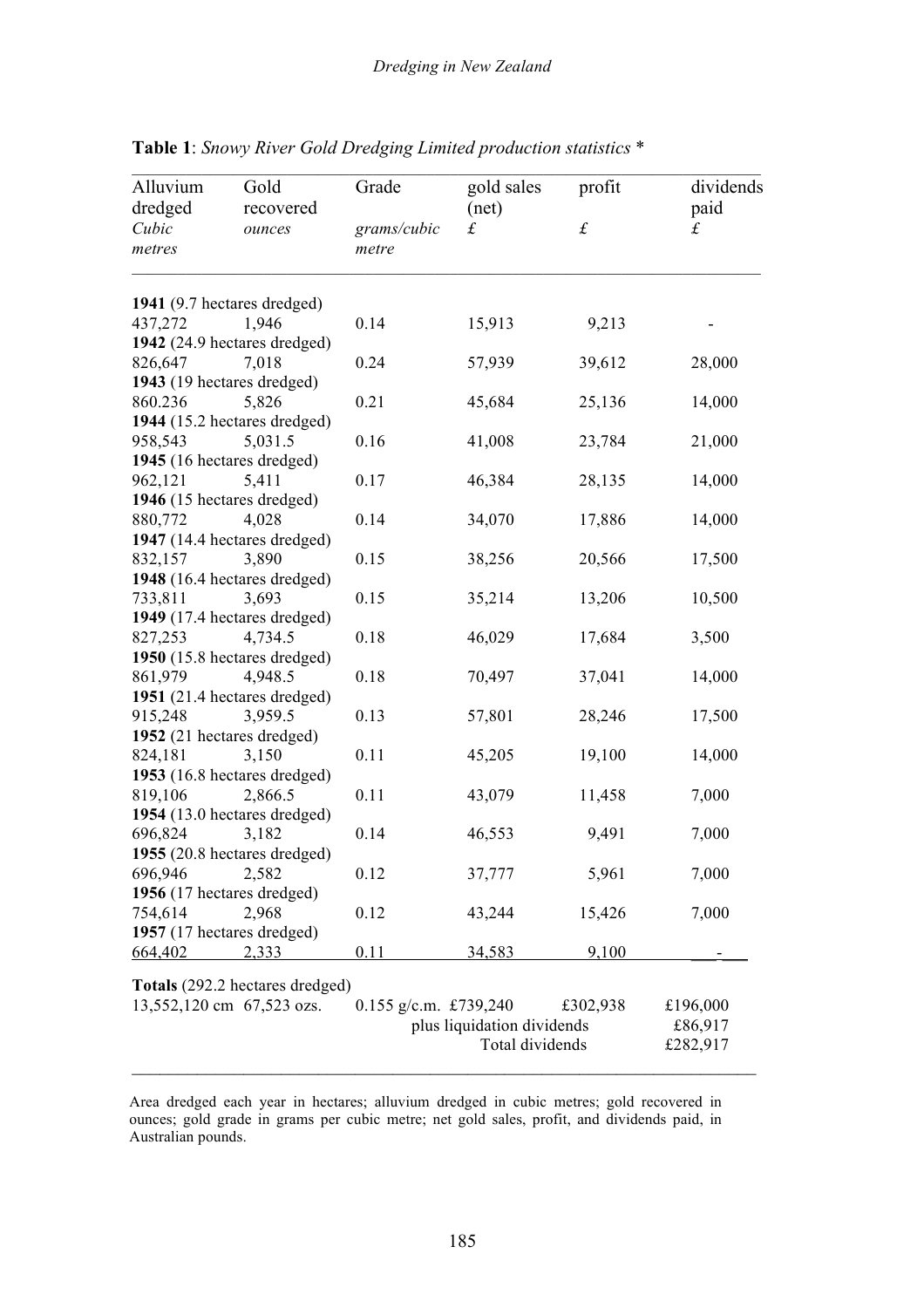#### **Endnotes**

 $\overline{a}$ 

<sup>1</sup> Brian R. Hill, 'Distant Gold: A business history of Snowy River Gold Dredging Limited,' unpublished paper, Adelaide, 1993, p. ii.

Mark Casson, 'An Economic Theory of the Free-Standing Company,' in Mira Wilkins and Harms Schröter, (eds), *The Free-Standing Company in the World Economy, 1830-1996*, Oxford, 1998, p. 99.<br><sup>3</sup> The British invested substantial amounts of capital in overseas mining companies in the late 19<sup>th</sup> century

and until 1914. The rate of British investment in mining companies operating abroad is estimated to have increased from about £9 million a year in the 1880s, to £20 million a year in the 1890s, then declining to £10.5 million a year until 1914. See, J.W. McCarty, 'British Investment in Overseas Mining,' PhD thesis, University of Cambridge, 1960, pp. 4-7.<br><sup>4</sup> Mira Wilkins, 'The free-standing company, 1870-1914: an important type of British direct investment,'

*Economic History Review*, vol. XLI: no. 2, 1988, pp. 259-282.<br><sup>5</sup> Charles Harvey and Jon Press, 'The City and International Mining, 1870-1914,' *Business History*, vol.

XXXII: no. 3, July 1990, p. 99; Jean-Jacques van Helten, 'Mining share manias, and speculation: British investment in overseas mining 1880-1913,' in J.J. van Helten and Y. Cassis (eds), *Capitalism in a Mature Economy: Financial Institutions, Capital Exports and British Industry, 1870-1939*, Aldershot, 1990, pp. 160 *passim*.<br><sup>6</sup> The 518 companies had a nominal capital of £77.7 million. Only 57 of them paid any dividends,

aggregating just £11 million by 1915. See, Roger Burt, 'British Investment in the American Mining Frontier,' *Business and Economic History*, vol. XXVI: no. 2, Winter1997, pp. 515, 523; Clark C Spence, *British Investment and the American Mining Frontier, 1860-1901*, New York, 1958, pp. 216, 217, 230.<br><sup>7</sup> Mira Wilkins. *Free standing company*, 1870-1914, p. 271, says that despite the high mortality rate of

overseas companies, British investment was so readily forthcoming for so many years because as some enterprises were profitable, the potential for success existed: 'Free-standing companies were presented in such a way as to generate confidence, even though the prospectus might cloak the reality, few investors appreciated the management difficulties inherent in these schemes.'<br>
<sup>8</sup> Roger Burt, *British Investment*, p. 523.<br>
<sup>9</sup> Initial operating costs also bore out the promoters' prospectus predictions. However, these estimates

been made under pre-War conditions, and price inflation during the War and especially in the years after the War pushed up the dredge operating costs. Prices doubled in New Zealand during the years the dredge operated from 1941 to 1957. This cost problem was ameliorated to some extent by increases in the gold price over this period, from £7.10s- an ounce to £12.10s.<br><sup>10</sup> Clark C. Spence, *The Conrey Placer Mining Company*, Helena, 1989, p. 29, *passim*, esp. p. 43.<br><sup>11</sup> They were a mining engineer/suveyor who had been involved

reserves, Tom Learmont, and a local businessman who had invested heavily in the venture, J. S. (Jock) Robertson, a Greymouth timber miller.<br><sup>12</sup> As part of their supervisory diligence, one or other of these directors always attended the gold wash-ups

on the dredge. These took place weekly until 1943, and subsequently fortnightly.<br><sup>13</sup> 'Stock Exchange of Melbourne' file, Melbourne University archives. Some of these companies which

had mines located in the Bendigo region did have local directors, but to little advantage.<br><sup>14</sup> Canadian Department of Mines, *The Yukon: Its History and Resources*, Ottowa, 1909, p. 97.<br><sup>15</sup> The effect on the industry of

Zealand Gold Producers Association, *Gold Tax Reform*, Wellington , 1936. <sup>16</sup> R.M. Gibbs, 'The Real Poseidon: South Australians and the Golden Mile in the 1890s,' *Journal of the Historical Society of South Australia, no. 4, 1978.*<br><sup>17</sup> For background on the floating of Placer Development Ltd and Bulolo Gold Dredging Ltd *vide* Trevor

Sykes, 'Emotions high, but Placer could have been Australian,' *Australian Financial Review*, June 1-2, 2002, p. 10. <sup>18</sup> In 1930, the gold price in New Zealand was only ten shillings an ounce more than the £3.15s price

fixed in the  $19<sup>th</sup>$  century gold rushes. In 1932, the export value rose by 26 shillings to an average £5.8. 8 and the following year gold went up by a further £2. In 1934, it reached £8. 4s an ounce. See, J.H.M.<br>Salmon. A History of Gold-Mining in New Zealand. Wellington. 1963. p 270.

<sup>19</sup> J.H.W. McGeorge, *Dredging For Gold*, Melbourne, 1964, p. 24.<br><sup>20</sup> Davy's niece, Miss Ray Davy, who also invested in his syndicate, was Hughes' secretary.<br><sup>21</sup> R.M. Gibb, *Bulls, Bears and Wildcats. A Centenary Histo* 

<sup>22</sup> Snowy River Gold Dredging Limited prospectus, Adelaide, 1938.<br><sup>23</sup> *Idem*